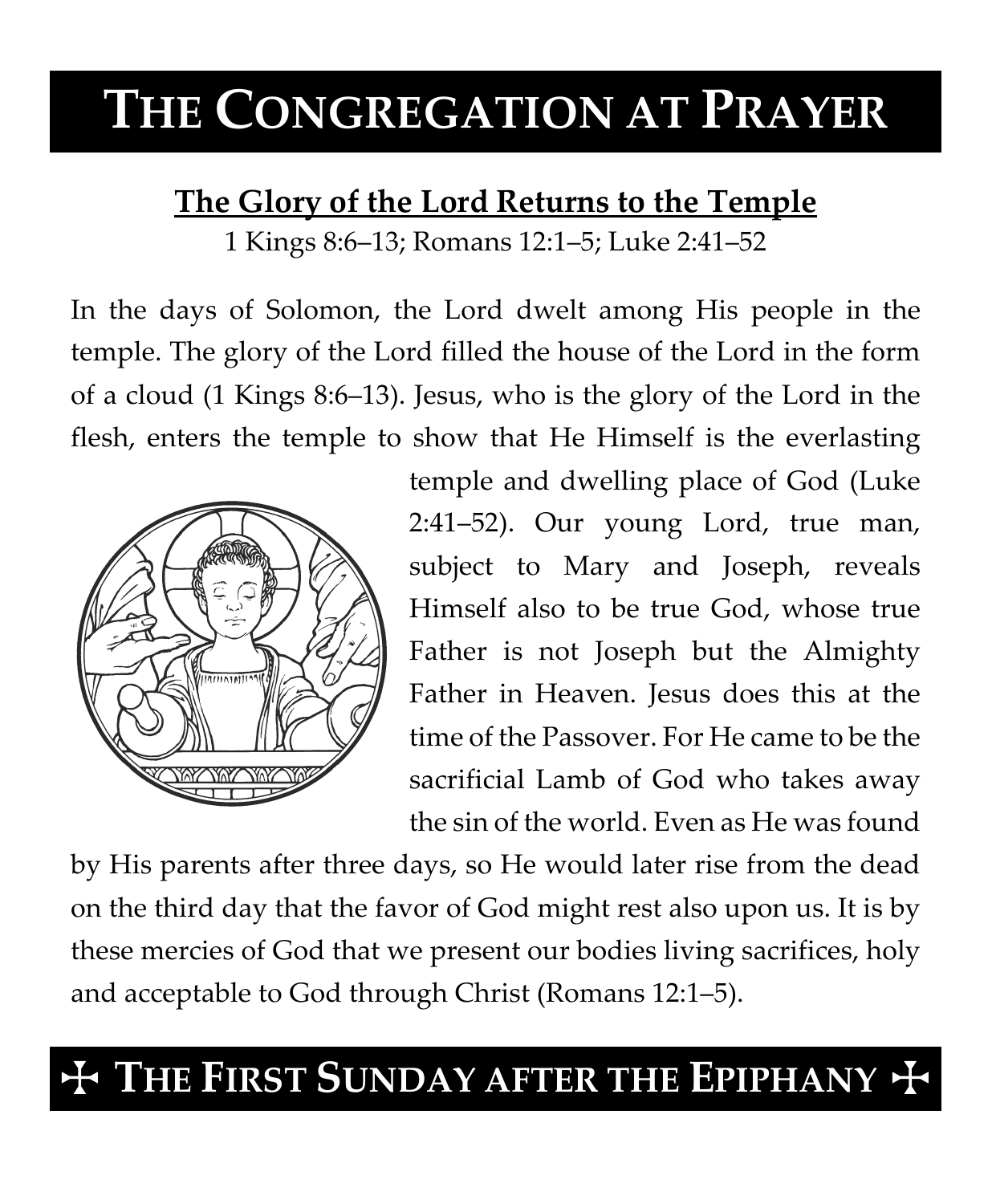#### **INVOCATION** (*make the sign of the holy cross and say*)

In the Name of the Father and of the  $\pm$  Son and of the Holy Spirit.

### **THE APOSTLES CREED**

I believe in God the Father Almighty, Maker of Heaven and earth. And in Jesus Christ, His only Son, our Lord, who was conceived by the Holy Spirit, born of the Virgin Mary, suffered under Pontius Pilate, was crucified, died, and was buried. He descended into hell. The third day He rose again from the dead. He ascended into Heaven and is seated at the right hand of God the Father Almighty. From thence He will come to judge the living and the dead. I believe in the Holy Spirit, the Holy Christian Church, the communion of saints, the forgiveness of sins, the resurrection of the body, and the  $\pm$  life everlasting.

**PSALMODY** *(sing or read out loud each day)*

Psalm 50

### **LEARN BY HEART LUTHER'S SMALL CATECHISM**: The Ten Commandments

*The Seventh Commandment* **You shall not steal.**

*What does this mean?*

**We should fear and love God so that we do not take our neighbor's money or possessions, or get them in any dishonest way, but help him to improve and protect his possessions and income.**

### **Sunday:** Psalms 42-43 Genesis 39 2 Chronicles 16 Acts 9:32-43 **Monday:** Psalm 44 Genesis 40 2 Chronicles 17 Acts 10:1-11:18 **Tuesday**: Psalm 45 Genesis 41:1-36 2 Chronicles 18:1-19:3 Acts 11:19-30 **Wednesday**: Psalm 46 Genesis 41:37-57 2 Chronicles 19:4-11 Acts 12 **Thursday**: Psalm 47 Genesis 42 2 Chronicles 20 Acts 13-14 **Friday**: Psalm 48 Genesis 43 2 Chronicles 21 Acts 15:1-35 **Saturday:** Psalm 49 Genesis 44 2 Chronicles 22 Acts 15:36-17:15

### **DAILY READINGS**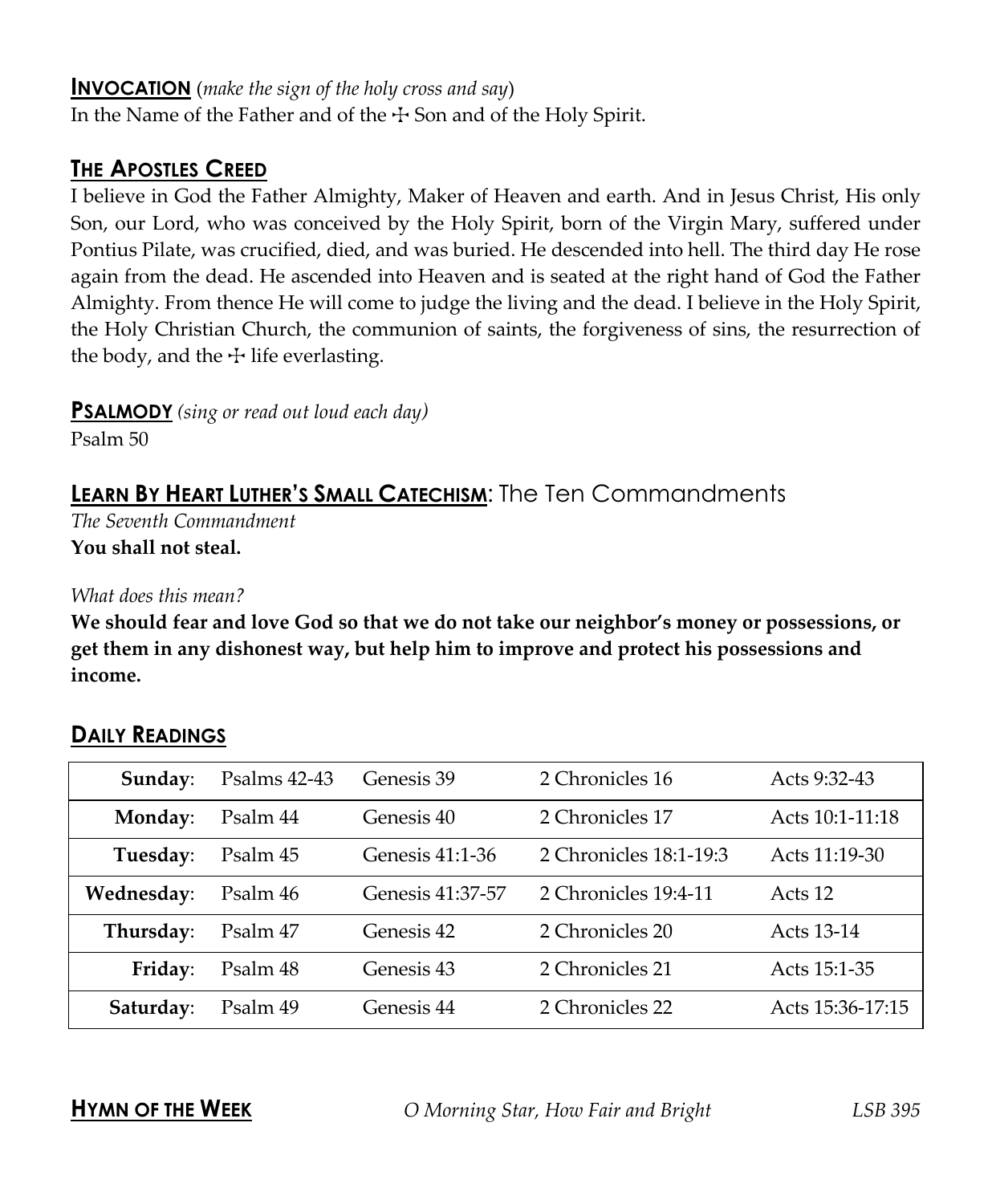### **PRAYERS**

*The following suggestions are offered as an aid in developing the habit of praying for ourselves and others each week:*

**Sunday**: For the joy of the resurrection among us; for the fruit of faith nourished by Word and Sacrament.

**Monday**: For faith to live in the promise of Holy Baptism; for one's calling and daily work; for the unemployed; for the salvation and well-being of our neighbors; for schools, colleges, and seminaries; for good government and for peace.

**Tuesday**: For deliverance against temptation and evil; for the addicted and despairing, the tortured and oppressed; for those struggling with sin.

**Wednesday**: For marriage and family, that husbands and wives, parents and children live in ordered harmony according to God's Word; for parents who must raise children alone; for our communities and neighborhoods.

**Thursday**: For the Church and her pastors; for deacons, teachers, and other church workers; for missionaries and for all who serve the Church; for fruitful and salutary use of the blessed Sacrament of Christ's body and blood.

**Friday**: For faithful preaching of the holy cross of our Lord Jesus Christ; for the spread of His knowledge throughout the whole world; for the persecuted and oppressed; for the sick and dying.

**Saturday**: For faithfulness to the end; for the renewal of those who are withering in the faith or have fallen away; for receptive hearts and minds to God's Word on the Lord's Day; for pastors as they prepare to administer and for people as they prepare to receive Christ's holy gifts.

O Lord, mercifully receive the prayers of Your people who call upon You and grant that they both perceive and know what things they ought to do and also may have grace and power faithfully to fulfill the same; through Jesus Christ, Your Son, our Lord, who lives and reigns with You and the Holy Spirit, one God, now and forever.

O Lord, look down from Heaven. Behold, visit, and relieve Your servants who stand in need of our prayers: **[insert the names of family members, friends, church members, government officials, those in need, etc.]** Look upon them with the eyes of Your mercy. Grant them comfort and sure confidence in You. Defend them from all danger, and keep them in perpetual peace and safety, through Jesus Christ, our Lord.